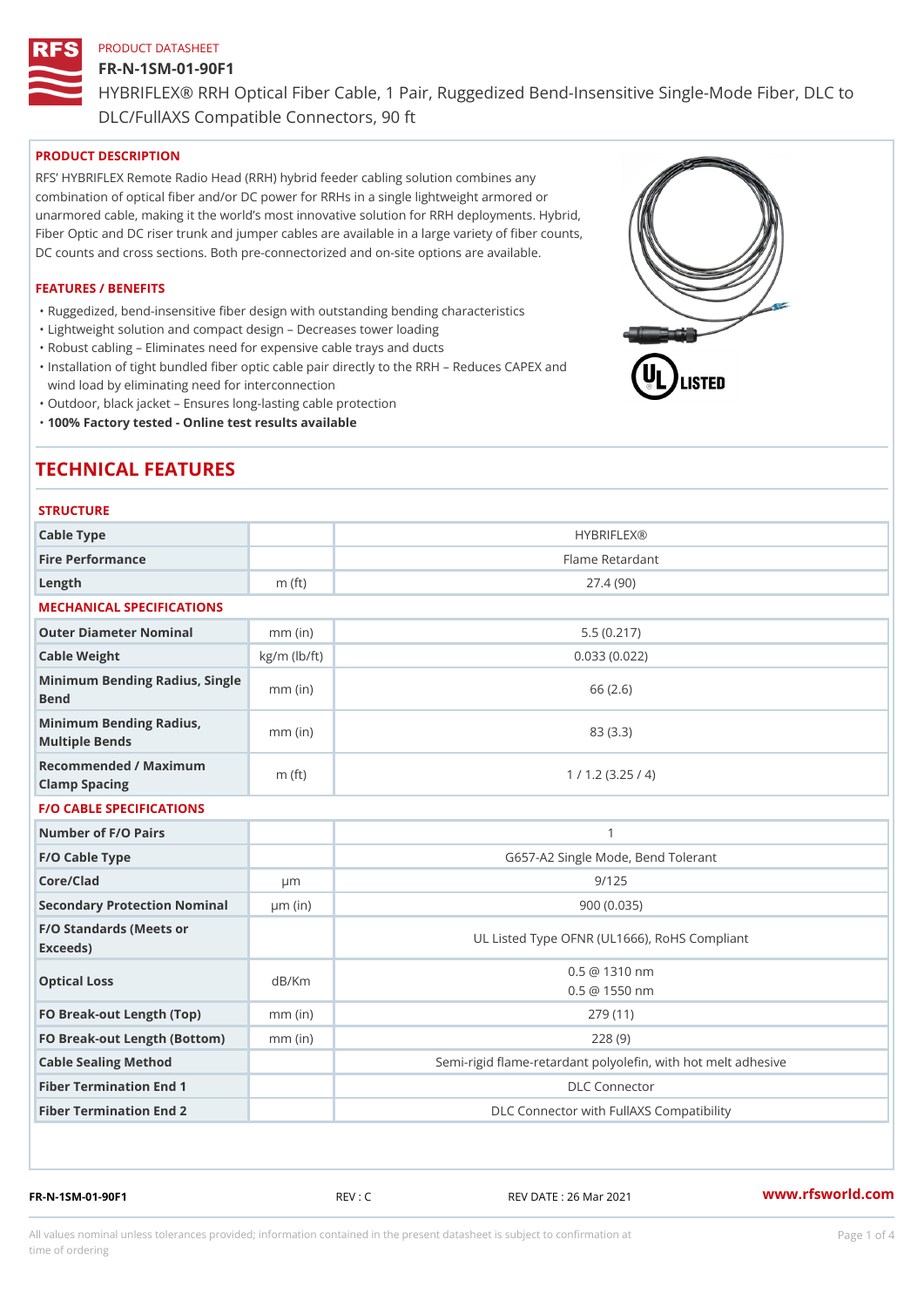## FR-N-1SM-01-90F1

HYBRIFLEX® RRH Optical Fiber Cable, 1 Pair, Ruggedized Bend-Insens DLC/FullAXS Compatible Connectors, 90 ft

| CABLE JACKET                                    |                             |                                             |  |  |  |
|-------------------------------------------------|-----------------------------|---------------------------------------------|--|--|--|
| UV-Protection Individual and<br>External Jacket |                             | Yes                                         |  |  |  |
| Jacket Material                                 |                             | Flame Retardant, Indoor/Outdoor, PVC, Black |  |  |  |
| TESTING AND ENVIRONMENTAL                       |                             |                                             |  |  |  |
| Storage Temperature                             | $^{\circ}$ C ( $^{\circ}$ F | $-40$ to $70$ ( $-40$ to $158$ )            |  |  |  |
| Operation Temperature                           | $^{\circ}$ C ( $^{\circ}$ F | $-40$ to 65 ( $-40$ to 149)                 |  |  |  |
| Installation Temperature                        | $^{\circ}$ C ( $^{\circ}$ F | $-20$ to 65 ( $-4$ to 149)                  |  |  |  |
| Jacket Specifications                           |                             | UL 1666                                     |  |  |  |

# EXTERNAL DOCUMENT LINKS

NOTES

Installation Guidelwinessad QuickShip 2.0 Program [Informa](http://www.rfsworld.com/images/hybriflex/quickship_program_2.pdf)tion: On-line Factory Te[s](https://www.rfsworld.com/pictures/userfiles/programs/AAST Latest Version.zip)teResults:

| ADDITIONAL ASSEMBLIES - 1 PAIR SM FIBEARD DITIONAL ASSEMBLIES - 2 PAIR SM FIBER |  |  |  |  |  |
|---------------------------------------------------------------------------------|--|--|--|--|--|
|---------------------------------------------------------------------------------|--|--|--|--|--|

| Model Number<br>Length, ft      |
|---------------------------------|
| $FR - N - 1$ S M - 01 - 10 F 1  |
| $FR - N - 1$ S M - 01 - 20 F 1  |
| FR-N-1SM-01-30F1                |
| $FR - N - 1$ S M - 01 - 40 F 1  |
| $FR - N - 1$ S M - 01 - 50 F 1  |
| $FR - N - 1$ S M - 01 - 60 F 1  |
| $FR - N - 1$ S M - 01 - 70 F 1  |
| $FR - N - 1$ S M - 01 - 80 F 1  |
| $FR - N - 1$ S M - 01 - 90 F 1  |
| $FR - N - 1$ S M - 01 - 100 F 1 |
|                                 |

|            | LAW DIIIVIN ALAU CLIMBLILU LA IAIN UI |
|------------|---------------------------------------|
| Length, ft | Model Number                          |
| 10         | FR-N-2SM-01-10F1                      |
| 20         | $FR - N - 2SM - 01 - 20F1$            |
| 30         | $FR - N - 2 SM - 01 - 30 F1$          |
| 40         | $FR - N - 2 SM - 01 - 40 F1$          |
| 50         | $FR - N - 2 SM - 01 - 50 F1$          |
| 60         | $FR - N - 2 SM - 01 - 60 F1$          |
| 70         | $FR - N - 2 SM - 01 - 70 F1$          |
| 80         | $FR - N - 2 SM - 01 - 80 F1$          |
| 90         | $FR - N - 2 SM - 01 - 90 F1$          |
| 100        | $FR - N - 2SM - 01 - 100F1$           |
|            |                                       |

FR-N-1SM-01-90F1 REV : C REV DATE : 26 Mar 2021 [www.](https://www.rfsworld.com)rfsworld.com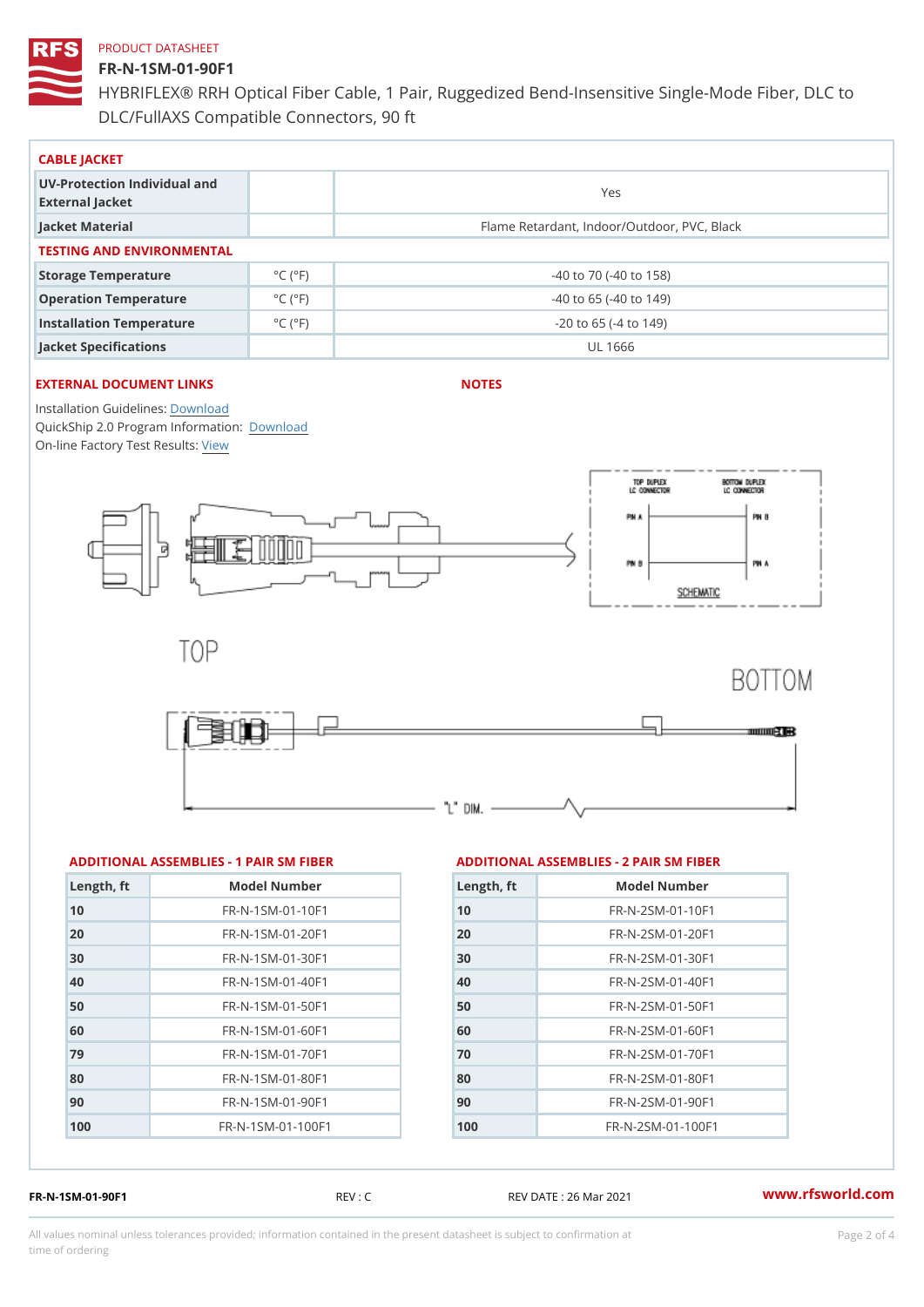#### FR-N-1SM-01-90F1

HYBRIFLEX® RRH Optical Fiber Cable, 1 Pair, Ruggedized Bend-Insens DLC/FullAXS Compatible Connectors, 90 ft

ADDITIONAL ASSEMBLIES - 3 PAIR SM FIBERED DITIONAL ASSEMBLIES - 4 PAIR SM FIBER

| Length, ft | Model Number                  |
|------------|-------------------------------|
| 10         | $FR - N - 3 S M - 01 - 10 F1$ |
| 20         | FR-N-3SM-01-20F1              |
| 30         | FR-N-3SM-01-30F1              |
| 40         | FR-N-3SM-01-40F1              |
| 50         | $FR - N - 3 S M - 01 - 50 F1$ |
| 60         | $FR - N - 3 S M - 01 - 60 F1$ |
| 79         | $FR - N - 3 S M - 01 - 70 F1$ |
| 80         | $FR - N - 3 S M - 01 - 80 F1$ |
| 90         | FR-N-3SM-01-90F1              |
| 100        | FR-N-3SM-01-100F1             |

| Length, ft | Model Number                   |
|------------|--------------------------------|
| 10         | $FR - N - 4$ S M - 01 - 10 F 1 |
| 20         | $FR - N - 4 SM - 01 - 20 F1$   |
| 30         | $FR - N - 4 S M - 01 - 30 F1$  |
| 40         | FR-N-4SM-01-40F1               |
| 50         | FR-N-4SM-01-50F1               |
| 60         | $FR - N - 4 S M - 01 - 60 F1$  |
| 70         | FR-N-4SM-01-70F1               |
| 80         | $FR - N - 4 S M - 01 - 80 F1$  |
| 90         | FR-N-4SM-01-90F1               |
| 100        | $FR - N - 4 S M - 01 - 100 F1$ |

#### ADDITIONAL ASSEMBLIES - 1 STRAND SM FABSDRTIONAL ASSEMBLIES - 2 STRAND SM FIBER

| FR-N-1SSM-01-10F1<br>10<br>FR-N-1SSM-01-20F1<br>20<br>FR-N-1SSM-01-30F1<br>30<br>$FR - N - 1$ S S M - 01 - 40 F 1<br>40<br>$FR - N - 1$ S S M - 01 - 50 F 1<br>50<br>FR-N-1SSM-01-60F1<br>60<br>$FR - N - 1$ S S M - 01 - 70 F 1<br>70<br>FR-N-1SSM-01-80F1<br>80<br>$FR - N - 1$ S S M - 01 - 90 F 1<br>90<br>FR-N-1SSM-01-100F1<br>100 | Length, ft | Model Number | Length, ft | Model Number                     |
|------------------------------------------------------------------------------------------------------------------------------------------------------------------------------------------------------------------------------------------------------------------------------------------------------------------------------------------|------------|--------------|------------|----------------------------------|
| 100                                                                                                                                                                                                                                                                                                                                      | 10         |              |            | FR-N-2SSM-01-10F1                |
| 30<br>50<br>60<br>80<br>90                                                                                                                                                                                                                                                                                                               | 20         |              |            | $FR - N - 2SSM - 01 - 20F1$      |
| 40<br>70                                                                                                                                                                                                                                                                                                                                 |            |              |            | $FR - N - 2SSM - 01 - 30F1$      |
|                                                                                                                                                                                                                                                                                                                                          |            |              |            | $FR - N - 2$ S S M - 01 - 40 F 1 |
|                                                                                                                                                                                                                                                                                                                                          |            |              |            | FR-N-2SSM-01-50F1                |
|                                                                                                                                                                                                                                                                                                                                          |            |              |            | $FR - N - 2SSM - 01 - 60F1$      |
|                                                                                                                                                                                                                                                                                                                                          |            |              |            | $FR - N - 2SSM - 01 - 70F1$      |
|                                                                                                                                                                                                                                                                                                                                          |            |              |            | FR-N-2SSM-01-80F1                |
|                                                                                                                                                                                                                                                                                                                                          |            |              |            | $FR - N - 2SSM - 01 - 90F1$      |
|                                                                                                                                                                                                                                                                                                                                          |            |              |            | FR-N-2SSM-01-100F1               |

#### ADDITIONAL ASSEMBLIES - 3 STRAND SM FABSDRTIONAL ASSEMBLIES - 4 STRAND SM FIBER

| Length, ft | Model Number                    |
|------------|---------------------------------|
| 10         | $FR - N - 3 S S M - 01 - 10 F1$ |
| 20         | FR-N-3SSM-01-20F1               |
| 30         | FR-N-3SSM-01-30F1               |
| 40         | FR-N-3SSM-01-40F1               |
| 50         | $FR - N - 3 S S M - 01 - 50 F1$ |
| 60         | FR-N-3SSM-01-60F1               |
| 70         | $FR - N - 3 S S M - 01 - 70 F1$ |
| 80         | $FR - N - 3 S S M - 01 - 80 F1$ |
| 90         | FR-N-3SSM-01-90F1               |
| 100        | FR-N-3SSM-01-100F1              |

| Length, ft | Model Number                     |
|------------|----------------------------------|
| 10         | $FR - N - 4$ S S M - 01 - 10 F 1 |
| 20         | $FR - N - 4$ S S M - 01 - 20 F 1 |
| 30         | FR-N-4SSM-01-30F1                |
| 40         | $FR - N - 4$ S S M - 01 - 40 F 1 |
| 50         | $FR - N - 4$ S S M - 01 - 50 F 1 |
| 60         | FR-N-4SSM-01-60F1                |
| 70         | $FR - N - 4$ S S M - 01 - 70 F 1 |
| 80         | FR-N-4SSM-01-80F1                |
| 90         | $FR - N - 4$ S S M - 01 - 90 F 1 |
| 100        | FR-N-4SSM-01-100F1               |

FR-N-1SM-01-90F1 REV : C REV DATE : 26 Mar 2021 [www.](https://www.rfsworld.com)rfsworld.com

All values nominal unless tolerances provided; information contained in the present datasheet is subject to Pcapgeling that i time of ordering